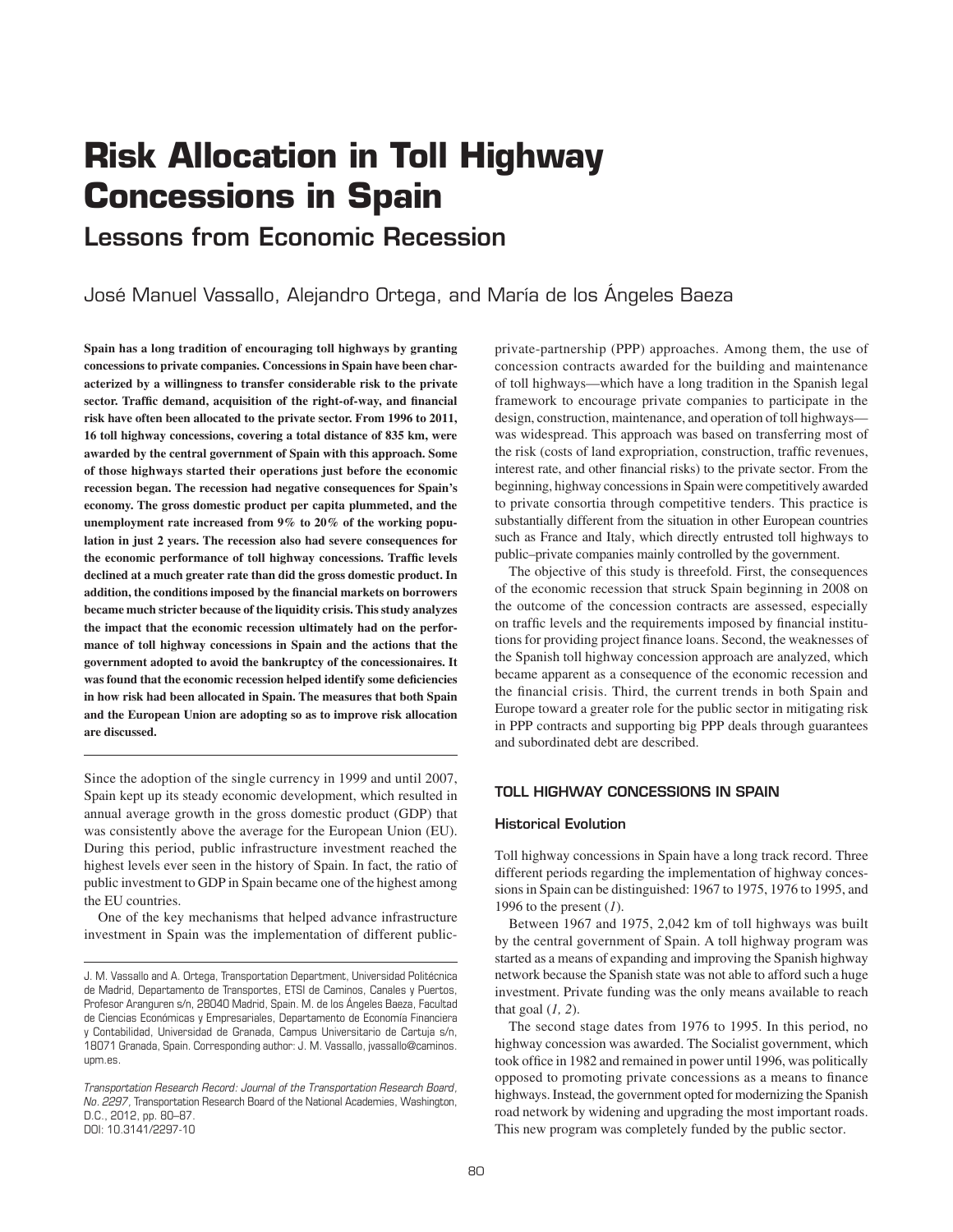The third stage began in 1996 and continues up to the present. In 1996 the conservative People's Party took office in Spain. The need to contain Spain's public deficit was the most difficult challenge facing the new government. This problem was the main reason why the new government decided to implement once again the policy of offering concessions so as to encourage the participation of the private sector in the financing of new transportation infrastructure. The Socialist government that took office in 2004 by now shared this faith in the concession system, though it promoted fewer toll highways than had the People's Party when it was in power. From 1996 up to 2011, 835 km of new toll highway concessions was awarded by the central government of Spain through this approach.

#### Legal Framework

The legal framework for PPPs in Spain has evolved significantly over the years. The first highway concessions were awarded on the basis of specific decrees passed by the government. In 1972 the first law, called the Toll Highway Law, was passed. The goal of this law was to regulate toll highway concession contracts and the public guarantees applicable to them.

However, the most important legislation about concession contracts in Spain occurred with the approval of the public works concession law in 2003. This law was promptly incorporated into the framework of the public contract law. One of the law's objectives was to update the old highway concession model and to extend it to all types of public works to reinforce the contribution of private financing for the construction and maintenance of public facilities and to define a new risk-sharing approach (*3*).

In 2007 a new public contract law was passed in Spain in order to transpose new EU legislation concerning public contracts to the Spanish legal framework. This new law basically maintained the legal framework set up in 2003 regarding concession contracts, though some slight modifications were incorporated.

#### Main Features of Concession Contracts

Toll highway concessions in Spain have retained most of their distinctive features throughout the years, even though there are some differences between the concessions awarded in the first period and those awarded in the third period. Procurement of highway concessions in Spain has been done largely on the basis of an "open procedure." This procedure means that any company that fulfils the minimum requirements as set out by the government in the contract's provisions is allowed to participate in the tendering process. Unlike other long-term infrastructure contracts in the world (e.g., design–build– finance–operate contracts in the United Kingdom and most of the PPP contracts in Germany), concession contracts in Spain were not agreed on in negotiations between the government and the bidders. Rather, the government submits standard contracts to the bidders through the bidding terms it sets that eventually will have to be accepted by all the concessionaires. The bidders are not allowed to introduce additional clauses to clarify specific events that might eventually happen.

The concession contracts in Spain are consequently rather incomplete since they are not negotiated for each project. However, transaction costs for both bidders and the government are very low in Spain as compared with other countries (*4*). This feature is probably the most important reason why the number of bidders participating in the tendering processes for highway concessions in Spain is often quite large (*1*).

Another feature of concession tenders in Spain is that although the government requires the bidders to submit a business plan in their offers, the government does not require that they reach a financial close before the contract is awarded.

For toll highways, maximum toll levels are set up in the contract for each of the preestablished vehicle categories. According to the contract, the tolls are updated every year to bring them into line with inflation. The contracts permit the concessionaires a certain flexibility in reducing the tolls outside of the peak hours.

Another innovation recently introduced in Spain is the so-called "progress clause." This clause consists of requiring the concessionaire to maintain and operate the public works according to the technical, environmental, and safety regulations that are currently in force and applicable. The aim of this clause is to guarantee that the concessionaire is going to adequately maintain and operate the highway throughout the years. For instance, if a new regulation varies the standards of the safety barriers, the concessionaire has the obligation to upgrade the barriers according to the new standards at its own cost. Since the implementation of this clause in 2003, the technological risk has been transferred to the private sector.

#### Risk Allocation in Concessions

#### General Principles

Risk in concession contracts reflects the inability of the stakeholders to know in advance the change in the variables that determines the value of the concession business throughout the life of the contract. As pointed out by Pinglo et al., concession contracts are regarded by the private sector as an attractive but highly risky business (*5*). Concession contracts are also risky for the government in that public guarantees by the government are provided.

Toll motorway concessions undergo several types of risk. These risks can be classified in two different ways. According to their relative influence in the economic balance of the contract, the following can be identified: capital cost risk (land acquisition, construction and license approval), revenue risk, and maintenance and operation risk. According to the nature of the risk, the risks can be classified into three types: market risk, unpredictable risk, and legal and political risk (*2*).

The last classification can be narrowed down into two types of risk: global risk and project risk. Global risk is completely unpredictable, such as earthquakes, terrorist acts, or changes in the government, and is impossible to anticipate at the time the contract is drafted. Project risk is those risks, such as construction risk, operation risk, or availability risk, that are manageable in a certain way by the project operator (*6*).

There is extensive literature regarding risk allocation in concession contracts (*7, 8*). According to the World Bank, the allocation of risks in concession contracts should be made according to two criteria (*9*): (*a*) the risk should be allocated to the stakeholder best able to manage the risk outcome and (*b*) the risk should be borne by the stakeholder best able to handle the risk at the lowest cost. Market risks are usually allocated to the concessionaire, whereas the government often assumes unpredictable political and legislative risks.

Risk allocation has a direct and important bearing on the financial cost of the project. When the risks allocated to the concessionaire are very high, the financial cost of the project becomes significant and can threaten the ultimate financial feasibility of the project. For that reason, public guarantees are often provided. These guarantees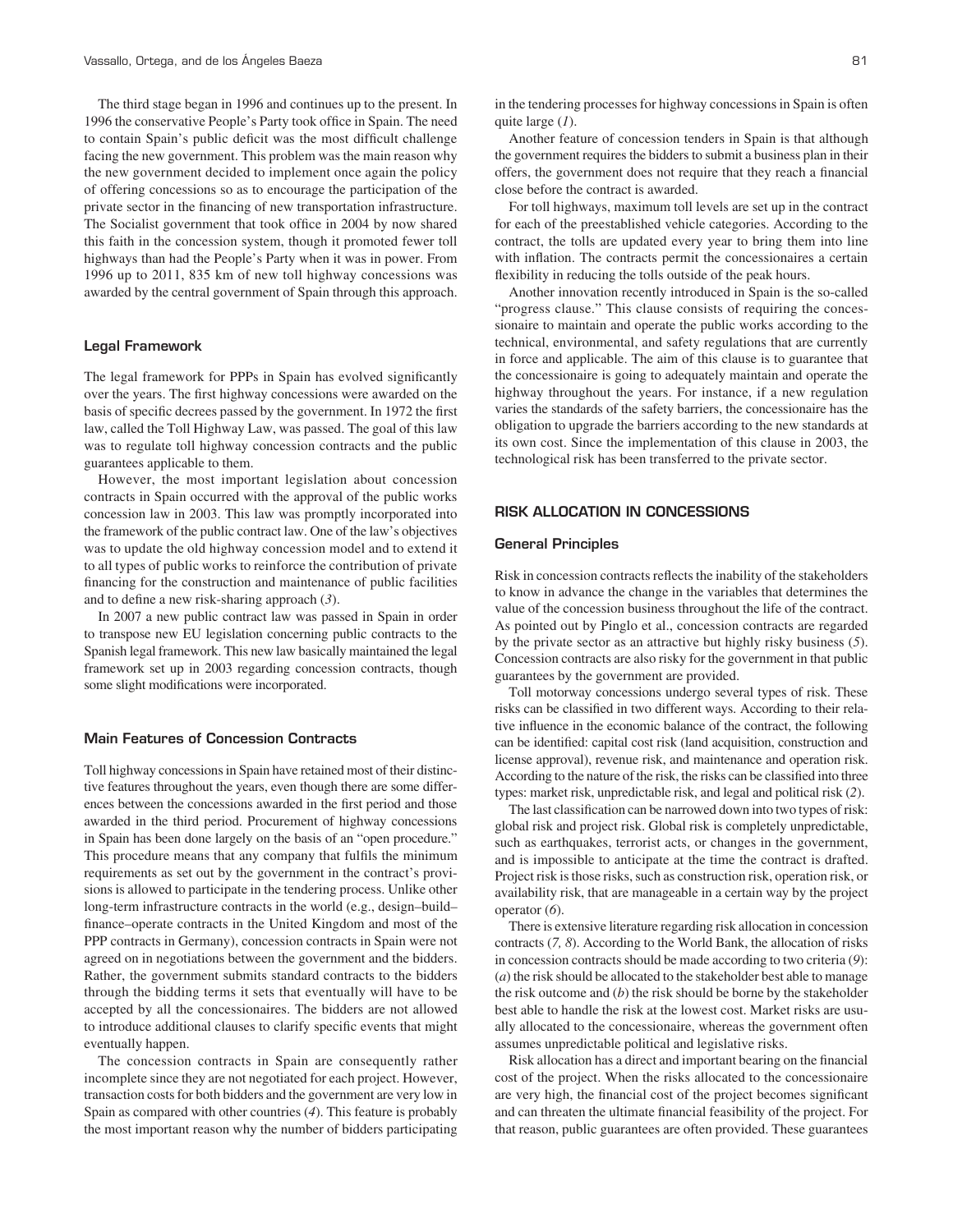facilitate the financial feasibility of the project through the allocation of greater risk to the government.

An adequate risk allocation profile in PPPs requires striking the right balance between risks retained by the public sector and risks transferred to the private sector. Too much risk retained by the public sector might not encourage the concessionaire to perform properly and might end up proving to be too costly for the public budget in the future. In its turn, too much risk transferred to the private sector might make the project infeasible from the financial standpoint of attracting private investors.

#### Risk Allocation Before Financial Crisis

Risk allocation in toll concession contracts in Spain has evolved slightly over the years. The first concession contracts awarded in Spain allocated most of the market risk to the private sector (both concessionaires and financial institutions). In spite of that feature, the government granted certain fiscal advantages and financial guarantees to the concessionaires in order to attract funding for such projects from financial institutions and other investors.

The two oil shocks that the industrialized countries experienced in the 1970s had a huge impact on the guarantees provided by the Spanish government to highway concessionaires in two ways. First, the rise in gas prices caused traffic growth to be lower than expected. Second, exchange rates became unusually unstable. These factors triggered the guarantees that had been incorporated in the already existing contracts, which ultimately became very expensive for the government.

Because of the problems mentioned earlier, further legislation considerably restricted public guarantees, even though it incorporated several mechanisms whereby the public sector could eventually contribute to the financial feasibility of concession contracts. The current concession law establishes that the private sector should be allocated most of the market risk (*3*). However, it allows for compensating the concessionaire by changing the economic balance of the contract in three circumstances:

• When the government imposes additional changes to the original contract terms so as to favor the public interest, for example, additional work required of the concessionaire to improve safety on the highways;

• When the government carries out actions not foreseen when the contract was signed that substantially affect the economics of the contract, for example, a change in the corporate tax rate or the construction of competing infrastructure not originally foreseen; and

• When circumstances of force majeure (defined by Spanish legislation as fire caused by atmospheric electricity, natural phenomena with catastrophic implications, and damage caused by war and serious alterations of the public order) lead directly to substantial disruption of the financial terms of the concession.

In addition, Spanish law allows, but does not require, the contracting parties to set up a procedure to mitigate risk by setting up minimum and maximum thresholds in the terms for any variable related to the financial result of the concession (traffic, revenues, and so forth), as defined in the bidding terms. Unfortunately, this measure has rarely been adopted. The current financial problems of most of the concessions awarded during the third period would not have been that big if these mechanisms had been implemented.

Table 1 shows how risks are allocated in toll highway concession contracts in Spain compared with the recommendations included in a report by the Organization for Economic Cooperation and Development (OECD) (*6*). Risk allocation in Spain turns out to be much more dependent on the private sector than these recommendations. The government bears little risk since the Spanish law states that force majeure and policy risks will be covered by changes in the economic balance of the concession contract, which does not necessarily require contributions from the government.

The most important risk borne by the government in Spain is the project default risk. One of the most controversial clauses of the Spanish concession law regarding risk allocation is the one that determines the compensation to the concessionaire in case of early termination of the contract. This clause, which does not exist in the United States, establishes that if the contract terminates earlier than

| <b>Risk Category</b>          | Example                                                                                | <b>Risk Allocation</b>                                | Partner Likely Well Suited<br>to Manage Risk <sup>a</sup><br>Public |  |
|-------------------------------|----------------------------------------------------------------------------------------|-------------------------------------------------------|---------------------------------------------------------------------|--|
| Force majeure                 | Loss from war and natural disaster                                                     | Change in economic balance<br>of contract             |                                                                     |  |
| Regulatory and political risk | Project delay, change in law or policy affecting<br>revenue<br>Land acquisition        | Change in economic balance<br>of contract<br>Private  |                                                                     |  |
| Revenue-demand risk           | Deficient revenue due to low traffic volume or lower<br>price due to demand elasticity | Private                                               | Mostly public, some private                                         |  |
| Design-technical risk         | Engineering or design failure                                                          | Private                                               | Private                                                             |  |
| Construction risk             | Cost escalation due to delay or faulty technique                                       | Private                                               | Private                                                             |  |
| Operating risk                | Costly operation and life-cycle<br>maintenance                                         | Private                                               | Private                                                             |  |
| Environmental risk            | Damage and liability or mitigation cost from adverse<br>environmental events           | Private                                               | Private                                                             |  |
| Financial risk                | Cost of inadequate revenue hedging and debt<br>management                              | Private<br>Subordinated public participation<br>loans | Mostly private, some public                                         |  |
| Project default risk          | Project bankruptcy from any or all of the factors above                                | Mostly public                                         | Shared public and private                                           |  |

**TABLE 1 Risk Allocation in Toll Highway Concessions Compared with Recommendations from OECD**

*a* Recommendations from the OECD.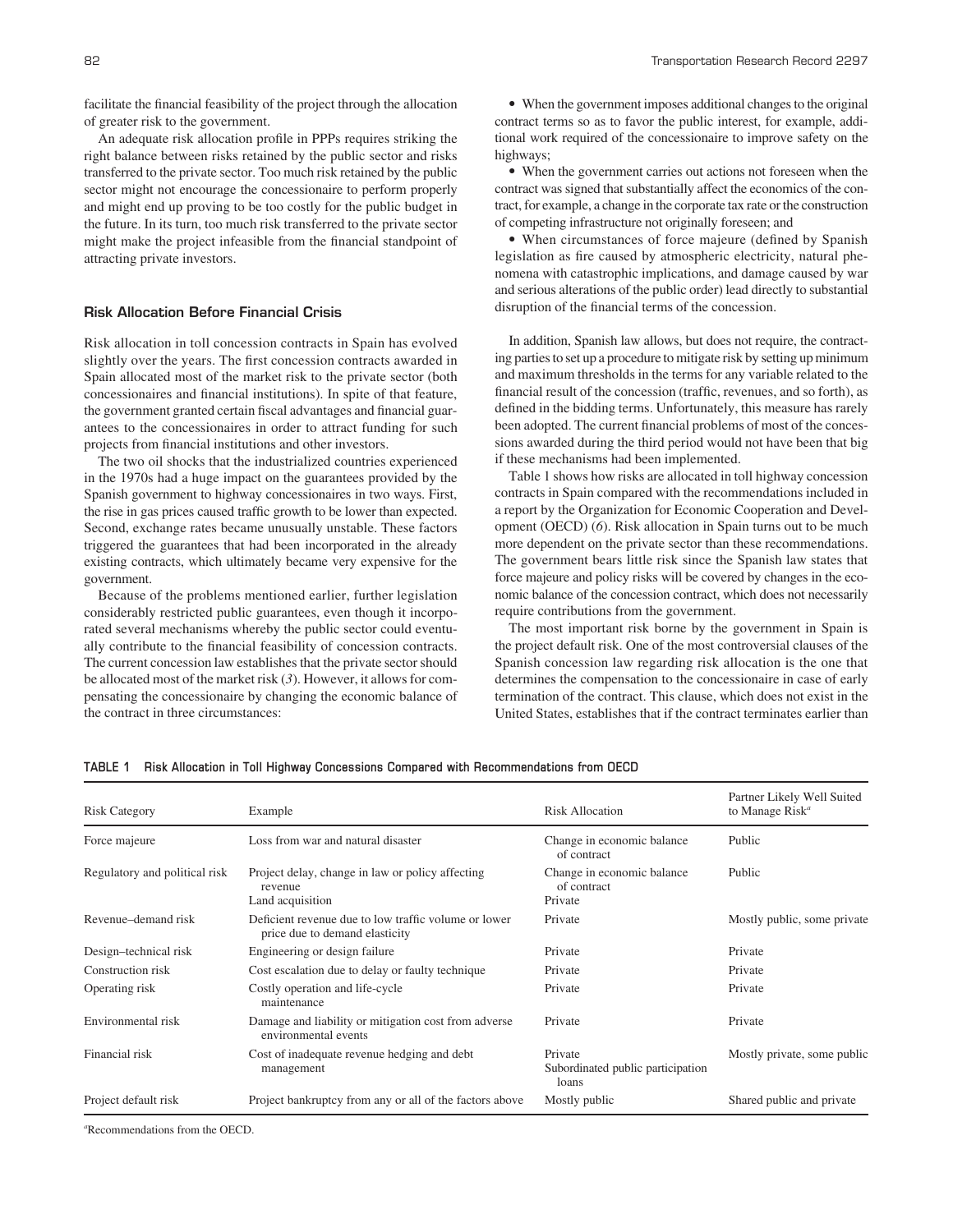it is supposed to—and bankruptcy is one of the causes of such early termination of the contract—the government will have to pay compensation to the concessionaire equal to the capital cost declared by the concessionaire in its financial plan minus the depreciation of the assets calculated according to the accounting norms of Spain. Regardless of the principle under which this guarantee is based, the fact is that this guarantee may have serious negative consequences for the government since the committed payments will immediately increase the size of the public deficit of Spain. This clause poses the problem that it gives the concessionaire a lot of bargaining power to put pressure on the government to renegotiate the concession contract. This clause was not changed when the new law was drafted because no alternative was found by the government to mitigate the lenders' risk in case of early termination of the contract.

The financial risk falls primarily on the private sector. Consequently, the government does not provide guarantees in case events prompting unusual changes in the financial markets eventually occur. Regardless, the government can provide subordinated public participation loans (SPPLs) to improve the financial feasibility of concession projects (*1*). SPPLs are loans provided by the government that are subordinated to senior debt. Consequently, participating loan holders (which is the government in the case of SPPLs) will be paid back only after the concessionaire has met its obligations to the senior lenders. However, the participating loan holders will be paid back before the shareholders receive any dividend.

The expected rate of return of SPPLs is related to the performance of the concession. In other words, the better the outcome of the concession—in terms of traffic, sales, revenues, or whatever other variable may be specified in the contract—the greater the rate of return of the SPPLs. The idea behind this approach is that the government shares the profits and losses of the project with the concessionaire.

#### Impact of Economic Recession on Highway Concessions

#### Causes and Consequences of Recession

The economic recession in Spain has been caused by both exogenous and endogenous factors. The most important exogenous causes are the price rise of raw materials (such as copper and oil) and the influence of the global financial crisis. The endogenous causes are also two: the real estate bubble that damaged the financial system because

of the great exposure of the Spanish banks to mortgages and the limited capacity of Spain to respond to the crisis because of the low productivity of the Spanish workforce, the lack of flexibility in the labor market, and a high level of indebtedness in both the public and the private sectors (*10*).

The impact of the economic crisis in Spain has been one of the most severe among the European countries. The country was in recession for seven straight quarters, which was reflected in negative GDP growth in both 2009 and 2010. This impact provoked an accelerated increase in the unemployment rate, which in 2010 surpassed 20%, the highest among the first 15 countries to join the European Union (EU-15). In this same year Germany and France, by contrast, had unemployment rates of 7% and 9.7%, respectively.

Figure 1 shows the evolution over time of some key macroeconomic indicators comparing Spain with the EU-15. It can be seen how the recession struck Spain much more sharply than it did the rest of the EU-15 in terms of reduction of GDP growth and the growth of the unemployment rate.

A report prepared by the Bank of Spain (*11*) claimed that the recovery of Spain will be slow and strongly dependent on the evolution of the broader European economy. Estimates for 2011 forecast a GDP growth of around 1% accompanied by an inflation rate of more than 2.5%. These forecasts seem to indicate that the crisis will take much longer to end than originally forecast. Moreover, in 2011 the EU had set up higher interest rates for the euro than the Spanish economy needed.

#### Impacts on Toll Highway Concessions

The economic recession has affected toll highway concession contracts in Spain in two ways: first, a substantial reduction of real traffic levels compared with the expected levels and second, a substantial tightening of the requirements demanded by financial institutions if they are to grant loans.

#### *Impact on Real Traffic Levels*

Table 2 shows yearly traffic growth in the toll highway concessions awarded from 1996 on as compared with the annual GDP growth in Spain. From the analysis of Table 2, it can be appreciated how traffic growth before the onset of the economic recession was for almost



**FIGURE 1 Evolution of (***a***) real GDP growth and (***b***) unemployment rate.**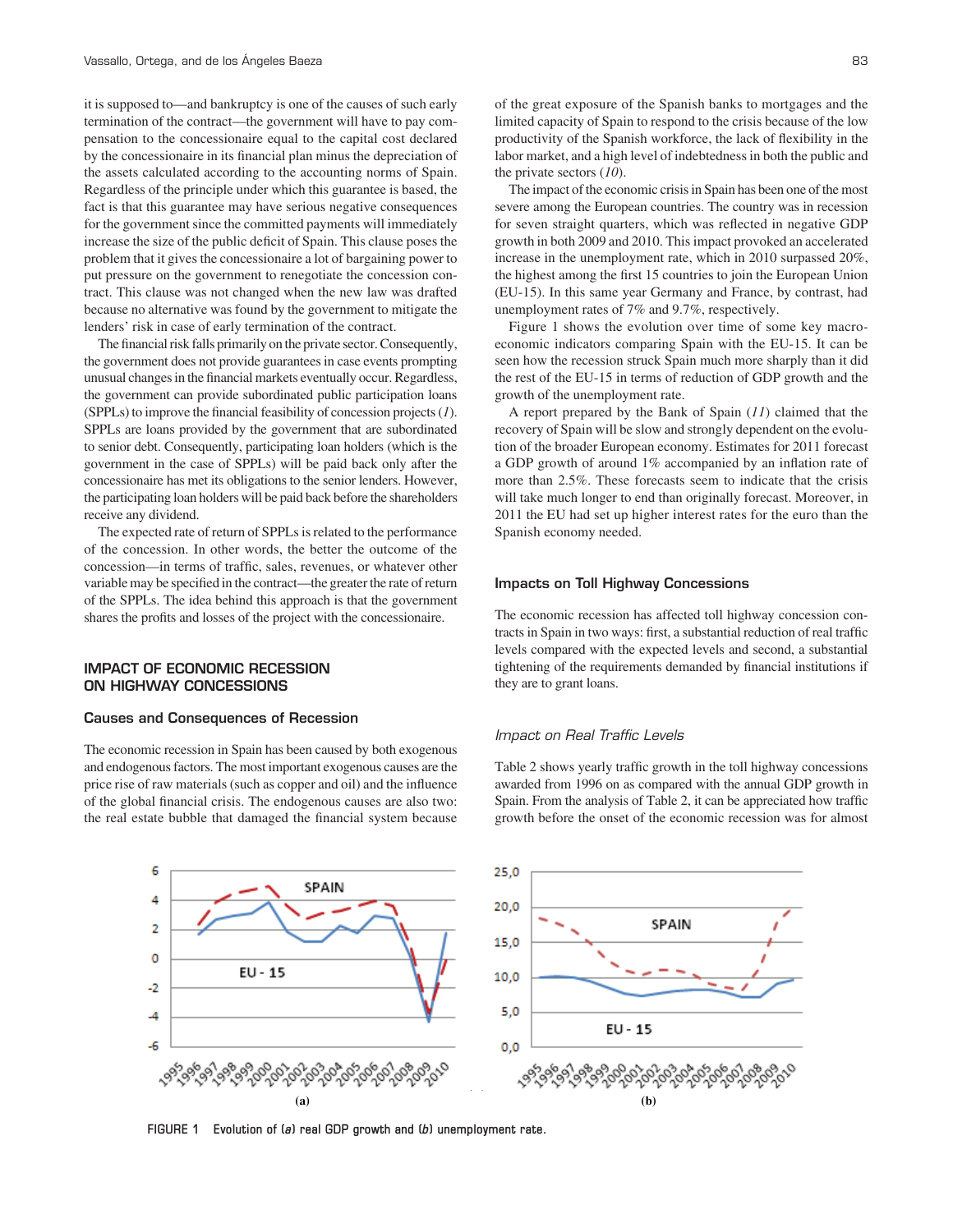| Toll Highway                   | First Year of<br>Operation | 1st Year of Operation, 2007 |                                | 2007-2008                 |                             | 2008-2009                 |                             | 2009-2010                 |                             |
|--------------------------------|----------------------------|-----------------------------|--------------------------------|---------------------------|-----------------------------|---------------------------|-----------------------------|---------------------------|-----------------------------|
|                                |                            | Real GDP<br>Growth $(\%)$   | Traffic<br>Growth<br>(%)       | Real GDP<br>Growth<br>(%) | Traffic<br>Growth<br>$(\%)$ | Real GDP<br>Growth<br>(%) | Traffic<br>Growth<br>$(\%)$ | Real GDP<br>Growth<br>(%) | Traffic<br>Growth<br>$(\%)$ |
| Málaga-Estepona-Guadiaro       | 1999                       | 3.73                        | 6.40                           | 0.9                       | $-5.95$                     | $-3.7$                    | $-8.19$                     | $-0.1$                    | $-3.7$                      |
| Alicante-Cartagena             | 2001                       | 3.41                        | 9.70                           | 0.9                       | $-8.75$                     | $-3.7$                    | $-8.93$                     | $-0.1$                    | 1.5                         |
| Ávila–Villacastín              | 2002                       | 3.38                        | 6.50                           | 0.9                       | $-1.24$                     | $-3.7$                    | 17.28                       | $-0.1$                    | $-0.85$                     |
| Santiago-Alto de Santo Domingo | 2003                       | 3.52                        | 13.50                          | 0.9                       | 3.65                        | $-3.7$                    | 3.2                         | $-0.1$                    | 5.01                        |
| Segovia-El Espinar             | 2003                       | 3.52                        | 5.90                           | 0.9                       | $-3.24$                     | $-3.7$                    | 5.82                        | $-0.1$                    | 4.11                        |
| León-Astorga                   | 2003                       | 3.52                        | 2.60                           | 0.9                       | 4.37                        | $-3.7$                    | $-4.34$                     | $-0.1$                    | $-4$                        |
| R-2 Madrid-Guadalajara         | 2003                       | 3.52                        | 8.80                           | 0.9                       | $-3.99$                     | $-3.7$                    | $-11.48$                    | $-0.1$                    | $-1.06$                     |
| R-3 Madrid-Arganda             | 2004                       | 3.62                        | 15.00                          | 0.9                       | $-4.19$                     | $-3.7$                    | $-4.54$                     | $-0.1$                    | $-5.18$                     |
| R-5 Madrid-Navalcarnero        | 2004                       | 3.62                        | 3.70                           | 0.9                       | $-4.46$                     | $-3.7$                    | $-5.89$                     | $-0.1$                    | $-2.78$                     |
| R-4 Madrid-Ocaña               | 2004                       | 3.62                        | 22.00                          | 0.9                       | $-8.32$                     | $-3.7$                    | $-15.06$                    | $-0.1$                    | $-8.37$                     |
| Eje aeropuerto                 | 2005                       | 3.73                        | 39.68                          | 0.9                       | 0.78                        | $-3.7$                    | $-2.6$                      | $-0.1$                    | $-1.09$                     |
| Ocaña-La Roda                  | 2006                       | 3.79                        | 8.20                           | 0.9                       | 2.67                        | $-3.7$                    | $-3.31$                     | $-0.1$                    | $-10.48$                    |
| Madrid-Toledo                  | 2006                       | 3.79                        | $-0.10$                        | 0.9                       | $-13.32$                    | $-3.7$                    | $-21.57$                    | $-0.1$                    | -17.1                       |
| Cartagena-Vera                 | 2007                       | 3.6                         | $\overbrace{\hspace{25mm}}^{}$ | 0.9                       | 2.88                        | $-3.7$                    | $-13.15$                    | $-0.1$                    | 3.58                        |
| Circunvalación de Alicante     | 2007                       | 3.6                         |                                | 0.9                       | 7.16                        | $-3.7$                    | $-20.07$                    | $-0.1$                    | $-9.13$                     |

#### **TABLE 2 Traffic Growth in Toll Concessions Compared with GDP Growth**

NOTE: Toll highways competing with free highways are shown in bold italics; — = not applicable.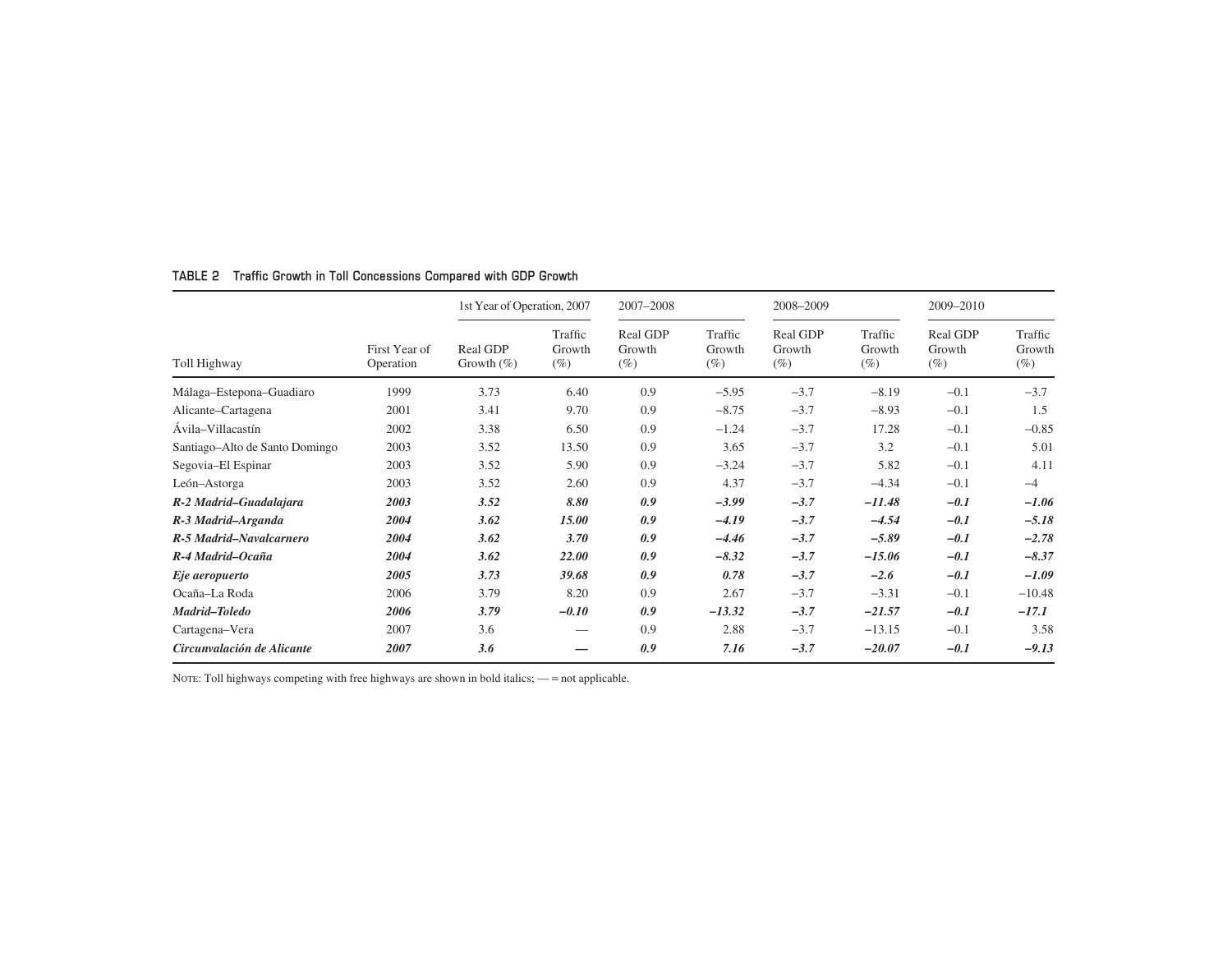all the concessions much higher than the average GDP growth. This growth may be caused by what is called the "ramp-up" effect (*12*). This effect means that during the first few years after new infrastructure is opened, it has fewer users than it would have had if the users were accustomed to the existence of the infrastructure. This effect happens because users need a certain period of time to familiarize themselves with the existence of new infrastructure and its effect within the transportation network.

However, the trend just described changed, and reversed, when the economic recession began. Most of the concessions experienced traffic reductions much greater than the GDP reduction. This effect can be termed the "clamp-down effect." The effect of the crisis was particularly devastating on the toll highways competing with the free highways (shown in bold italics in Table 2). Most of these toll highways are located in urban areas.

The overall consequence of the changes in traffic levels is that greenfield toll concessions tend to improve their performance over the years if the economy grows positively. However, most of the toll concessions awarded in Spain since 1996 have had to deal with the effects of the economic recession during the ramp-up period, the very period when the greatest traffic growth would be expected.

The traffic revenue issue was made worse in some concessions that compete with free highways because of the high cost overruns in the initial acquisition of the right-of-way. In the case of some of the toll highways giving access to Madrid City (Radial 2, Radial 3, Radial 4, and Radial 5), the concessionaire believed that the value of the land necessary to build them was going to be similar to the cost for rural properties. However, the landowners appealed to the court of justice, and that court eventually resolved matters in favor of the landowners, concluding that the land acquired was located close to the city and that the construction of a new highway raised the value of the land nearby to a greater extent than previously had been assumed by the private parties involved in the concession (*13*).

#### *Impact of Requirements by Financial Institutions*

Most concession contracts are funded on the project finance basis whereby a special purpose vehicle is created by the sponsors to manage the project. Overall, around 10% of private-sector infrastructure investment uses this means of project finance, including PPPs (*14*). The special purpose vehicle will be funded by equity provided by the sponsors and nonrecourse debt provided by financial institutions or capital markets. Most of the debt to fund toll highways in Spain comes from Spanish banks for several reasons. First, unlike the United States, capital markets for project finance deals are not well developed in Spain. Second, commercial banks in Spain have historically been financially strong and are familiar with concession contracts (*15*).

After the beginning of the world financial crisis, which came right after the bankruptcy of Lehman Brothers in 2008, Spanish banks were affected by the global liquidity crisis, so they became much more restrictive in the loans they provided to highway concessions. Greenfield projects with full traffic risk allocation to the concessionaire were no longer eligible for funding without substantial traffic risk mitigation mechanisms, such as flexible term concession or minimum income guarantees (*16, 17*), being put in place.

Brownfield projects with a long traffic track record and greenfield projects whose revenues come from availability payments were eligible to be funded by the banks with much stricter requirements than before: much greater spreads (from 150 basis points up to 375 basis points), shorter terms (from 25 years down to 7 years), and higher annual debt service coverage ratios (from 1.2 up to 1.5). The impact of the financial recession on the financial cost of highway concessions was enormous.

In addition, banks were no longer willing to provide long-term financing. The debt was provided on the basis of "mini perm" loans with cash sweep guarantee. Mini perms are loans no longer than 7 years, and they have to be refunded once the project has been completed and can therefore start generating income. Consequently, the sponsors run the risk of having to refund the special purpose vehicle once the work has been finished.

As was mentioned earlier, toll highway concessions in Spain are awarded on the basis of an open procedure, which does not require the bidders to reach the financial close before the contract has been awarded. This procedure has the advantage that it is easy for a selected concessionaire to seek the lowest financial cost in the market after being awarded the concession. However, not requiring a financial close in the tender has the disadvantage that no lender actually conducts due diligence of the proposal, so bids are likely to end up being more optimistic. Some of the concessions in Spain were awarded right after the financial recession began, so the concessionaires negotiated the financial contracts with banks imposing much stricter conditions than they had before or than the concessionaires had assumed would be the case. This situation damaged even more the economic attractiveness of some of the concession projects.

#### Consequences for Government

The poor economic performance of some concessions, as described earlier, especially that of the suburban toll highway concessions around Madrid, moved the government to adopt some measures to help the concessionaires make their businesses viable. The concessions affected by such mitigation were those for which traffic overestimation turned out to be particularly high and cost overruns caused by land expropriation became onerous for the concessionaires to bear.

The government approved a set of measures in order to mitigate the effects of the recession. The measure adopted by the government was the award of SPPLs to the concessionaires, which the concessionaires will have to pay back to the government in the future.

However, the economic prospects of the concessions were so poor that the award of SPPLs alone to the concessionaires was not enough to make the expected yield of the SPPLs viable. In order to solve this problem, the government changed the contract terms of two of the concessions. The Radial 2 concession—a suburban toll highway that was created to alleviate congestion into and out of Madrid City was extended by 14 years and the tolls allowed to be charged by the concessionaire were increased above the levels originally established in the contract. The holder of the concession, which included both Radial 3 and Radial 5—also suburban toll highways in the metropolitan area of Madrid—was also authorized to raise the tolls over the values originally set up in the contract terms.

The aim of changing the original contract terms was to guarantee that the project will be able to pay back the SPPLs provided by the government. This measure has been implemented as well in the Alicante–Cartagena concession. The contract terms of the Málaga– Alto de Las Pedrizas concession, which is still in the construction phase, have also been changed by the government through a 17-month extension of the concession's length and through permitting a rise in the tolls above what was originally established in the contract.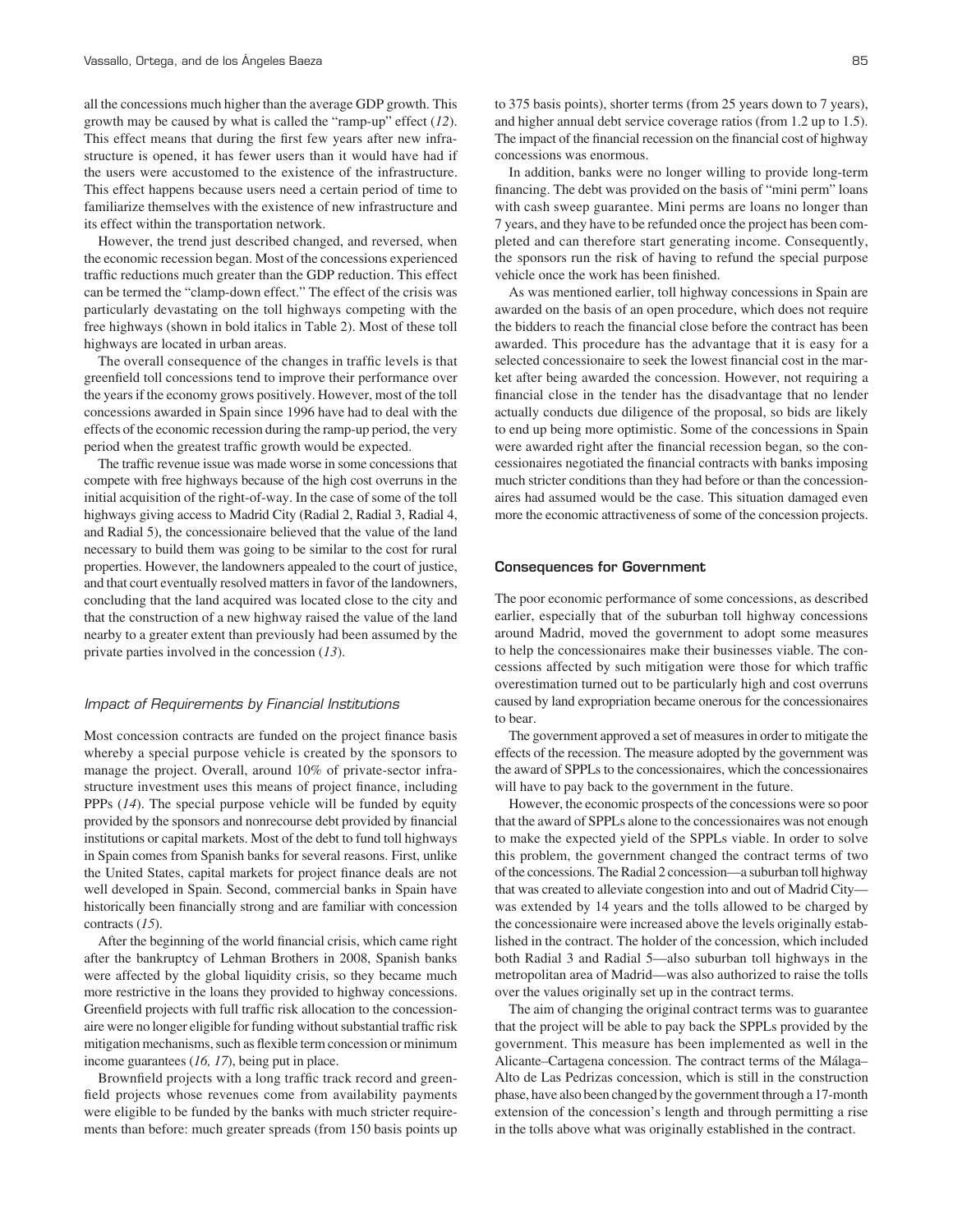In addition, at the end of 2010 the Parliament approved a law in order to guarantee to the concessions that were not performing well the difference between the 80% of the revenues originally expected and the revenues actually collected for a period of 3 years. The revenues of most of the toll concessions hover around 50% and 70% of the original estimates. The funds provided by the government are actually SPPLs since they are supposed to be paid back to the government with an interest rate equivalent to the one applied in other SPPLs. In 2011 the government disbursed up to  $\epsilon$ 80.1 million to compensate the concessions whose operations began in 2004 or later and consequently have been particularly harmed by the drop in traffic following the recession.

#### New Conception of Risk Allocation in Concessions

The case of toll highway concessions in Spain demonstrates the vulnerability of long-term contracts to unexpected changes in the evolution of the economy. It also demonstrates that, contrary to earlier expectations, transferring most of the risk to the private sector may end up being even worse for the government than if the government had originally retained those risks.

This situation does not mean that PPPs are not a good way of providing for building and maintaining highway infrastructure, but it might mean that the government should play a more important role in mitigating risk in order to foster the financial viability of projects that are good for society. Europe and Spain specifically are moving in this direction. Two initiatives are described, which are already being studied, for creating a better risk-sharing approach in PPPs: the OASIS research project and the infrastructure bond initiative promoted by the European Commission.

#### New Framework

The Ministry of Research and Development of the government of Spain entrusted to a consortium made up of universities and companies involved in the highway business the definition of a new framework for highway concessions in Spain. The project, OASIS, is still ongoing. However, some of the proposals derived from this project have already been announced (*18*).

The project sets up a new institutional framework for highway concessions in Spain. It establishes that the trunk network will be managed through concession contracts with private companies. The concessions will be awarded competitively. The concessionaires will be paid a monthly or a yearly fee related to a set of performancebased indicators such as the state of the pavement, safety, quality of service, and so on.

The government will implement tolls over the trunk network for all types of vehicles. The tolls will be set periodically by the government according to such criteria as the type of road, the time of the day, the congestion level, the type of vehicle, the emission category of the vehicle, and so on. Tolls will be collected by a public agency directly or through a private contractor on its behalf. The money collected will go into an infrastructure fund administered by the government. The resources of this fund will be used to pay the fees to the concessionaires, cover the expenses stemming from the implementation of an electronic toll collection system, and promote transport policies aimed at improving safety and promoting cleaner—that is, less polluting—vehicles.

This approach means that traffic risk will no longer be totally borne by the concessionaires but rather will be substantially borne by the government. The government has some advantages over individual concessionaires in the management of traffic risk. First, it manages a large portfolio of highways; gains and losses from different road stretches can help to balance out the overall picture. Second, the government has greater flexibility to manage toll rates so as to avoid deficits, or, in case of a deficit, it can provide subsidies to the system if that were determined to be the best option. Removing traffic risk from the concessionaire's side also has some problems as long as the concessionaire's incentive to attract traffic can be substantially reduced.

The main advantage of this approach is that concession contracts and their inherent advantages—such as efficiencies from the concessionaire's applying a life-cycle cost perspective and higher quality requirements—are reinforced, whereas traffic and enforcement risks are reallocated to the public sector. Another advantage is that tolls are established in a similar way all over the network so that some sections of the network—the ones with the heaviest traffic—will in effect be subsidizing those that have the lightest traffic, thereby spreading, and minimizing, the overall risk.

#### Infrastructure Bond Initiative

Another interesting initiative that is being promoted by the EU to facilitate debt financing of relevant infrastructure projects is the so-called Europe 2020 Project Bond Initiative (*19*). The Europe 2020 strategy for smart, sustainable, and inclusive growth intends, among other proposals, to foster the participation of private capital in the financing of public infrastructure. This initiative is especially important given the huge amount of infrastructure investment required and the great pressures on government budgets in Europe.

The initiative will be launched by the Commission of the EU together with the European Investment Bank (EIB). The idea behind the Project Bond Initiative is to provide EU support to project companies issuing bonds to finance large-scale infrastructure projects. The initiative would be available to those projects that are judged to be economically and technically sound and cost-effective and that have a real prospect of financial viability.

Infrastructure bonds issued in the EU have rarely proved attractive to a broad investor base. The only way to make these bonds appealing to the financial markets had been to offer them along with the guarantee of monoline insurance. However, with the demise of the monoline industry, such issuance effectively came to an end.

The Project Bond Initiative intends to provide credit enhancement in order to promote the issuance of bonds. This enhancement could take the form of either a debt service guarantee or an additional layer of subordinated debt. The choice of a guarantee or a loan would depend on the precise financial characteristics of each project, but neither would serve as a substitute for shareholder contributions in the form of equity or shareholder loans. The initiative sets up a maximum limit for the guarantee or subordinated debt eligible to be provided. Either the guarantee or the subordinated debt will never exceed 20% of the senior debt of the project.

The initiative would absorb much of the risk that insufficient cash would be available to service the senior debt, thereby raising its credit rating. This feature will enable senior project debt to be issued in the capital markets in the form of a new class of project bonds, resulting in reduced funding costs for longer maturities for project entities while at the same time meeting the demand of institutional investors (such as pension funds and life insurance companies) for stable, long-term assets.